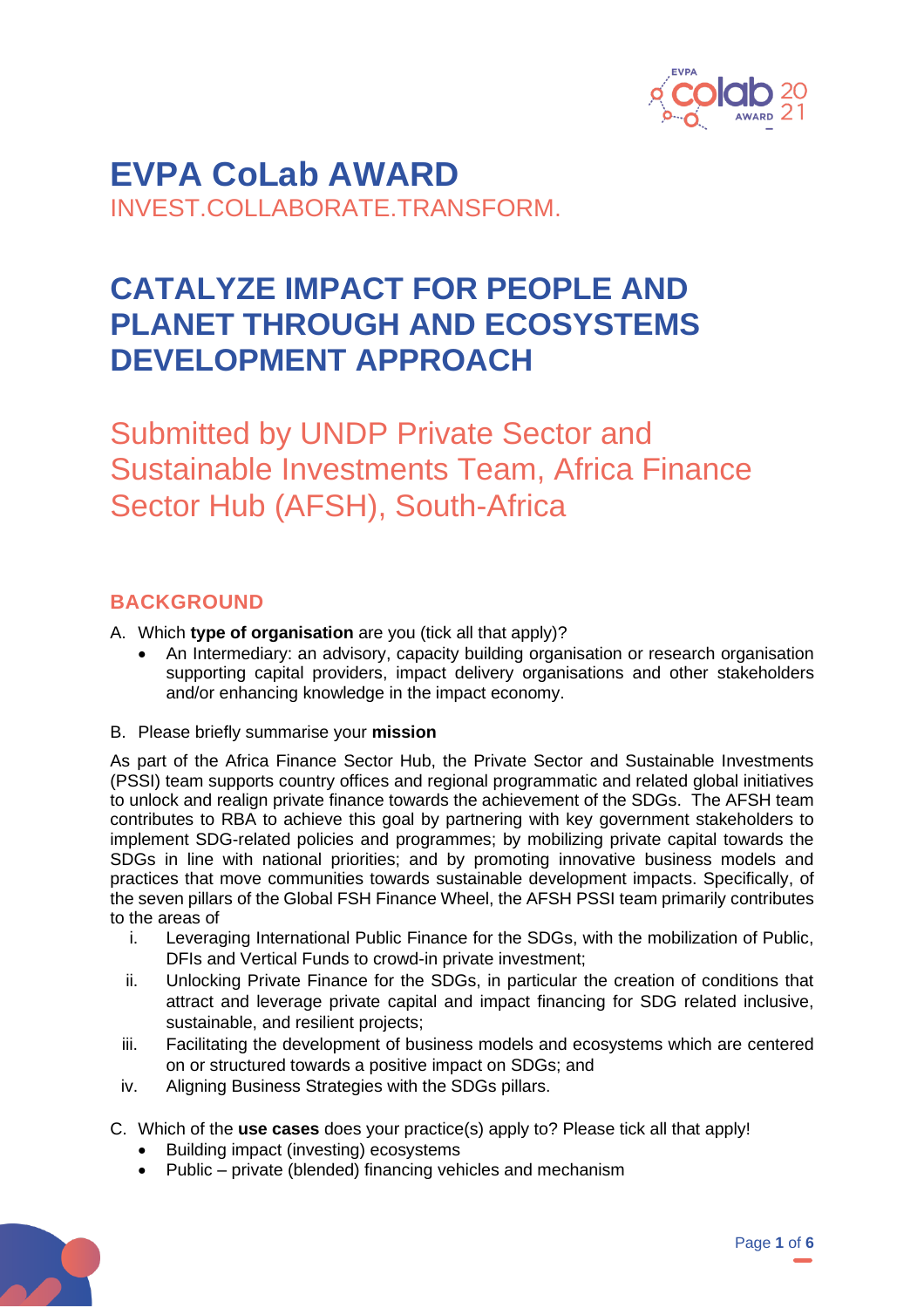

- D. Which **system practice field(s)** does your practice apply to? Please select the most relevant (max three).
	- Collaboration
- E. Please give us a brief background 1) what motivated you to act and who initiated the practice(s), inside or outside your organisation, and (if applicable) 2) describe the event that triggered your engagement.

Amidst the global COVID-19 pandemic, the fragility of our economic systems and the interconnectedness of our actions became more obvious than ever. It made us value the need for cross-sector collaboration and integrated solutions to address complex challenges for shared goals. Achieving the Sustainable Development Goals (SDGs) by 2030 will require the same concerted effort and focused action. The UNDP AFSH proposes that an EDA be adopted to catalyse business action with positive impact for people and the planet. The EDAis based on previous conceptual work by UNDP on business with impact, starting with the 2007 report "Creating Value for All: Strategies for Doing Business with the Poor." The 2013 report "Realizing Africa's Wealth: Building Inclusive Businesses for Shared Prosperity" introduced the ecosystem concept and recommended: "New inclusive business ecosystem-building initiatives should be developed at the national and regional levels, aimed at creating inclusive markets and enabling inclusive businesses. These initiatives should coordinate the multiplicity of players in- volved in creating a new market and provide direct sup- port to entrepreneurs and enterprises that drive inclusive businesses."

# **THE PRACTICE(S)**

- F. Briefly **analyse the situation before you introduced the practice**. What contributed to maintaining the status quo and producing (undesirable) results, e.g. resources (or lack of resources), rules (informal and formal), roles (relevant actors from the public, private and social sector, their legitimacy or effectiveness) and/or the kind and quality of relationships (informal and formal cooperation, power dynamics, information flows).<sup>1</sup>
- G. Please describe the **actual results** you sought to achieve with your practice, **the parameters you sought to influence most**; roles, relationships, rules, and resources and how?
- H. Please describe the **intended results** you sought to achieve with your practice and **the parameters you sought to influence most** – if considerably different from the actual results described above.
- I. Please specifically explain the **role other actors and collaboration played** in this practice (if not the main practice itself) and insert a figure that illustrates the main stakeholders and partnerships that play a role in the practice you are presenting here.

## **Situation before EDA**

It's a common understanding that the private sector is an engine of economic growth and creates opportunities for people along the product and services value chains. Companies across the world create and distribute products and services. They involve people as employees, entrepreneurs, suppliers, or customers. In doing so businesses create opportunities for income generation, employment creation and improved quality of life.

However, most low-income people remain excluded from these value chains due to barriers such as lack of infrastructure, regulatory hurdles, information asymmetry and capacity gaps.

 $<sup>1</sup>$  See more details on using the 5R framework (Results, Ressources, Rules, Roles, Relationships) for systems analysis for</sup> example here Ashok[a Online Guide on System Change, part](https://www.ashoka.org/en/story/animated-guide-changing-systems) 3' based on USAIDs Programm Cycle.

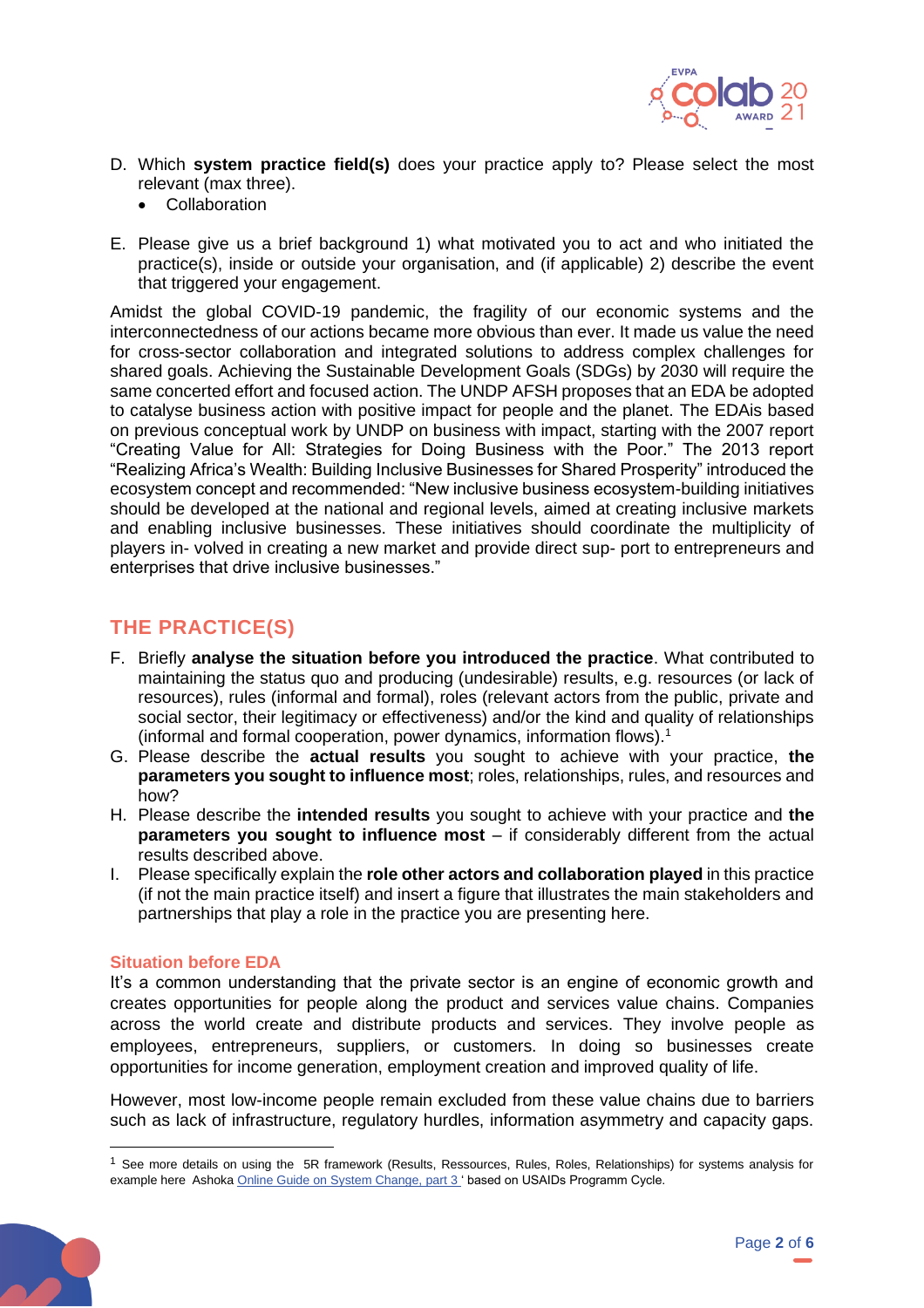

Ecosystem Development Approach (EDA) aims at cocreating solutions to resolve these challenges and therefore including low-income people into value chains. UNDP suggested that the provision of 4Is through an EDA could help create opportunities to integrate this group into value chain. The 4Is are Information, Investment, Incentives, and Institutional Support which is the central tenet of an EDA model.

#### **The Practice: The Ecosystem Development Approach (EDA)**

EDA provides a framework for building impact (investment) ecosystems. It does so by building the local support ecosystem and enabling businesses to grow and scale impact. It brings capacities and resources together to solve a common problem for a common goal. EDA provides a systemic approach that addresses root causes and not just symptoms. If implemented successfully it can transform sectors and make them more socially inclusive and environmentally sustainable. This will help development actors in their mission to achieve broad-based inclusive economic growth and reach impact at scale.

The Ecosystem Development Approach (EDA) is a 5-step approach to strengthen business ecosystems in emerging markets centered on principles of collaboration with elements of learning and adaptation.



The EDA provides tools that identify factors preventing businesses from growing and reaching scale as well as serve as a convening platform for cross-sector actors (e.g. government, impact investors, banks, civil society actors) to effectively drive the development of Inclusion. EDA, formerly known as IBEI was piloted by UNDP in the three African counties: Lesotho, Senegal, and Uganda.

**The approach builds on UNDP's strong track record and expertise in ecosystem building, multi-stakeholder collaboration and inclusive business** over the last decades as well as on insights from the collective impact on communities. EDA is based on the concept of collective impact which depends on the idea that social problems are a result of multiple and complex actions and can be solved by coordinated efforts (The Ecosystem of Shared Value, Harvard Business Review, 2016). Collective impact has emerged as a powerful and innovative approach to solving social problems and is a paradigm shift for how to create social change. Complex social problems are affected by large and interdependent systems that no single organisation can change singlehandedly. As such, UNDP in Africa has supported the establishment of the EDA in three sub-Saharan African countries and provided catalytic funding to 21 inclusive businesses through innovation challenge awards.

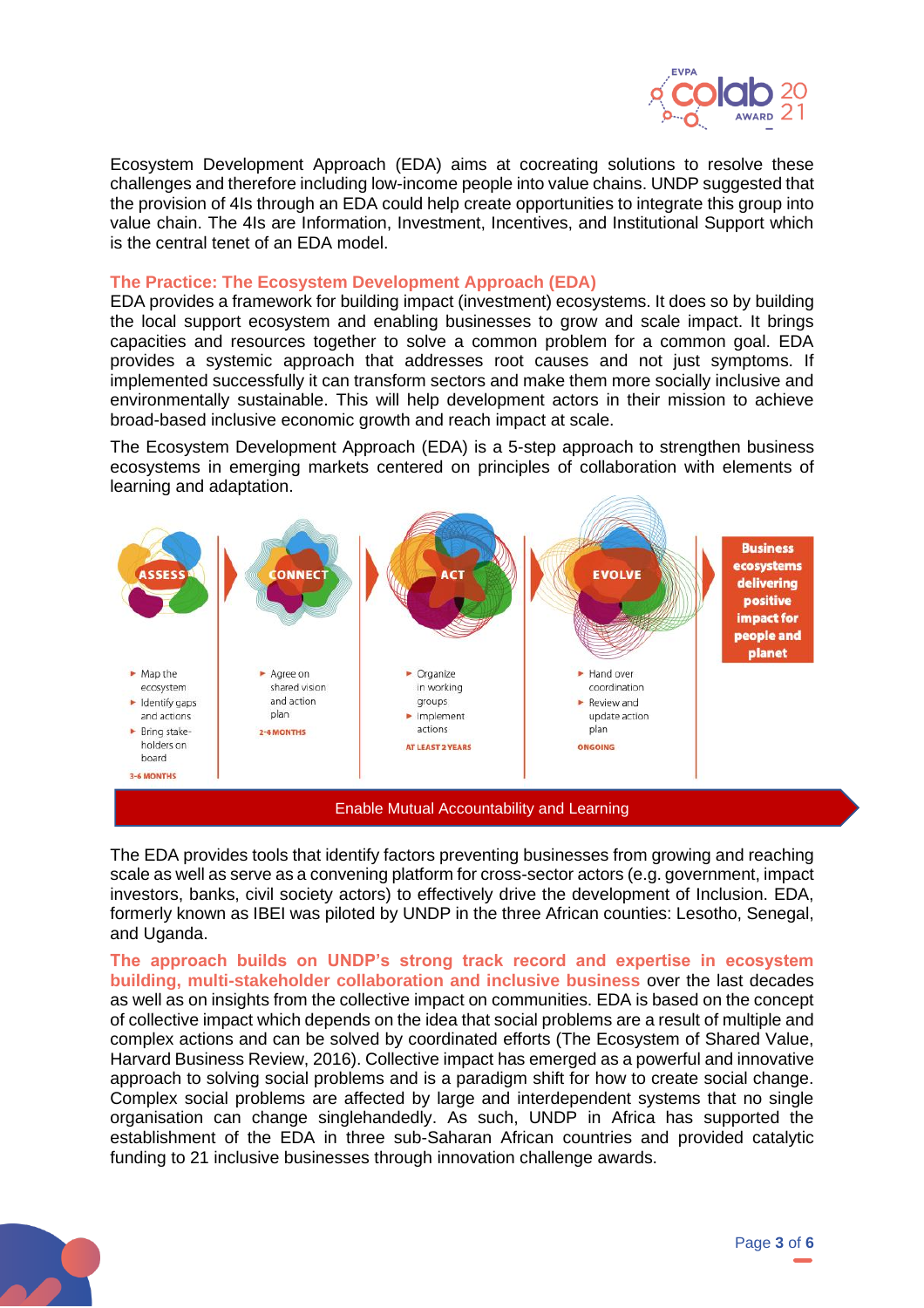

## **Impact Sought through EDA**

The following four pillars illustrate the primary outcomes to be realised through succeeding with the EDA. This tool is effective and efficient for these four reasons:

- **Local ownership** The approach leverages the collective intelligence, resources, and capabilities of ecosystem members and aligns their strategies for solving challenges.
- **Transformation** The approach strikes at the root causes of development challenges and builds local capacity to tackle them. Innovation Challenges enable entrepreneurs to develop and test concrete business solutions, generating tangible impact quickly.
- **Sustainability** The approach creates the structures for local actors to continue to solve their own challenges collectively and continuously improve the business enabling environment.
- **Track record** The approach has a track record of success. In Lesotho, Senegal, and Uganda, Inclusive Business Ecosystem Initiatives have triggered policy changes, improved quality standards, trained workers, and helped develop and scale business model innovations and financing mechanisms.

This is the Decade of Action to achieve the SDGs. This can only be achieved through collaboration, but effective collaboration requires solid facilitation with a systematic, deliberate, and practical approach. The Ecosystem Development Approach provides a proven methodology for better impact through business ecosystems.

#### **Other Actors and Collaborators**

UNDP Country Offices and respective governments, private sector, chamber of commerce such as Pan African Chamber of Commerce and development finance institutions such as Africa Development Bank.

## **YOUR INSIGHTS**

- J. What went well and why? What were the challenges you faced and how did you overcome them? What would you do differently today and why?
- K. Which three pieces of advice would you give to your peers?

#### **Successes and Lessons**



• **The EDA in Senegal** [\(http://www.i2eies.org\)](http://www.i2eies.org/) **aims at improving access to solar energy services for low-income populations** through the creation of a supportive ecosystem for inclusive businesses in the solar energy sector.

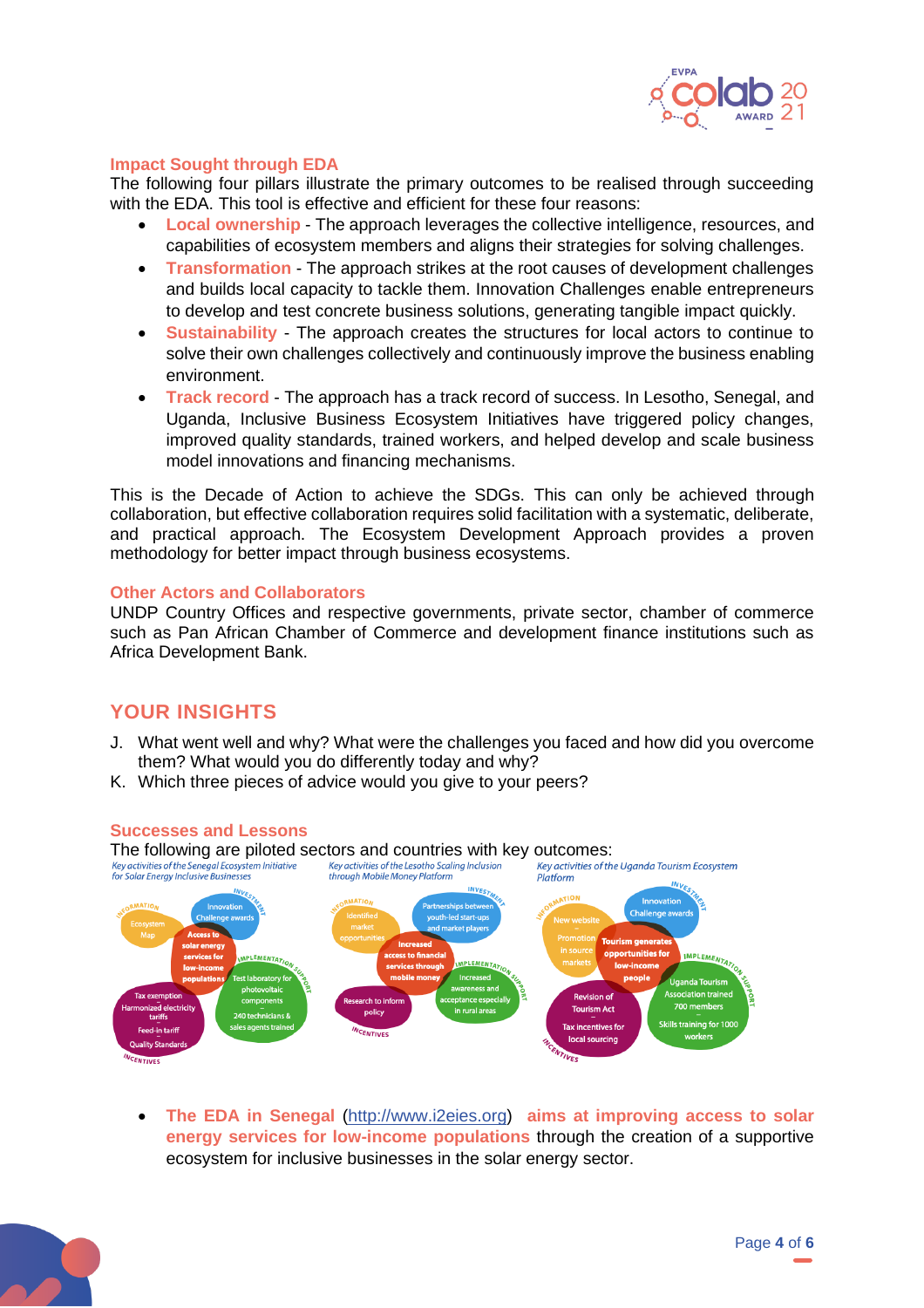

- **The EDA on mobile money in Lesotho** [\(http://www.lsimm.org.ls\)](http://www.lsimm.org.ls/) **aims at transforming Lesotho into the first African nation with a fully digital payment system** where mobile money is a key tool for financial inclusion of low-income populations.
- **The EDA in Uganda aims at transforming the tourism sector by increasing competitiveness and realizing benefits for all**.

#### **Lessons from the Pilots**

Three success factors are critical to the Ecosystem Development Approach: appropriate scope, sufficient resources, and motivated stakeholders. Experience working with the three pilots produced the following broad categories for prioritization and focus:

| Phase 1                                                                                   | Phase 2                                                                                                                                     | Phase 3                                                                                                               | Phase 4                                                                         |
|-------------------------------------------------------------------------------------------|---------------------------------------------------------------------------------------------------------------------------------------------|-----------------------------------------------------------------------------------------------------------------------|---------------------------------------------------------------------------------|
| Understand the systemic nature<br>of the challenge                                        | Start small and gain traction                                                                                                               | facilitator<br>who is<br>Engage<br>a<br>already well-connected in the<br>ecosystem                                    | Ensure coordination continues<br>after the end of the initiative                |
| Build on an existing program                                                              | <b>Identify</b><br>synergies<br>among<br>actions                                                                                            | Monitor progress                                                                                                      | Review the action plan at the<br>end of the initiative and define<br>next steps |
| Support a government priority                                                             | Prioritize a short list of key<br>actions with some quick wins                                                                              | Communicate<br>achievements<br><b>Platform</b><br>Action<br>among<br>and externally to<br>members<br>maintain support | Learn and improve                                                               |
| stakeholders<br>Invite<br>kev<br>(especially from government) to<br>co-own the initiative | An official launch<br>event with<br>media<br>attention<br>helps<br>to<br>generate strong political support<br>and momentum for field action | Engage new allies                                                                                                     |                                                                                 |
|                                                                                           | indicators<br>Clear<br>targets<br>and<br>help<br>to<br>monitor<br>and<br>communicate progress                                               |                                                                                                                       |                                                                                 |

## **EDA Differentiation from Conventional Development Approach**

#### The Ecosystem Development Approach vs. traditional development approaches of the past

|                | <b>Traditional development approach</b>                                                            | <b>Ecosystem Development Approach</b>                                                                                                    |
|----------------|----------------------------------------------------------------------------------------------------|------------------------------------------------------------------------------------------------------------------------------------------|
| Ownership      | Stakeholders are consulted on program<br>activities and priorities                                 | Stakeholders co-create the action plan and<br>priorities, and execute most activities                                                    |
| Funding        | Program is funded and executed by<br>development actors (and contractors)                          | Program activities are co-funded by<br>stakeholders, either in cash or in kind                                                           |
| Scope          | Programs often focus on one ecosystem<br>dimension, e.g. finance or capacity-building or<br>policy | Programs address all business ecosystem<br>dimensions in an integrated, synergistic way                                                  |
| Impact         | Benefits for selected stakeholders (mainly low-<br>income populations)                             | Benefits for diverse stakeholders, including<br>low-income populations, MSMEs, larger<br>companies, the public sector, and civil society |
| Sustainability | Specific program timeframe, with no planned<br>activities after program end                        | Program focused on catalyzing action by<br>stakeholders, which continues after program<br>end                                            |